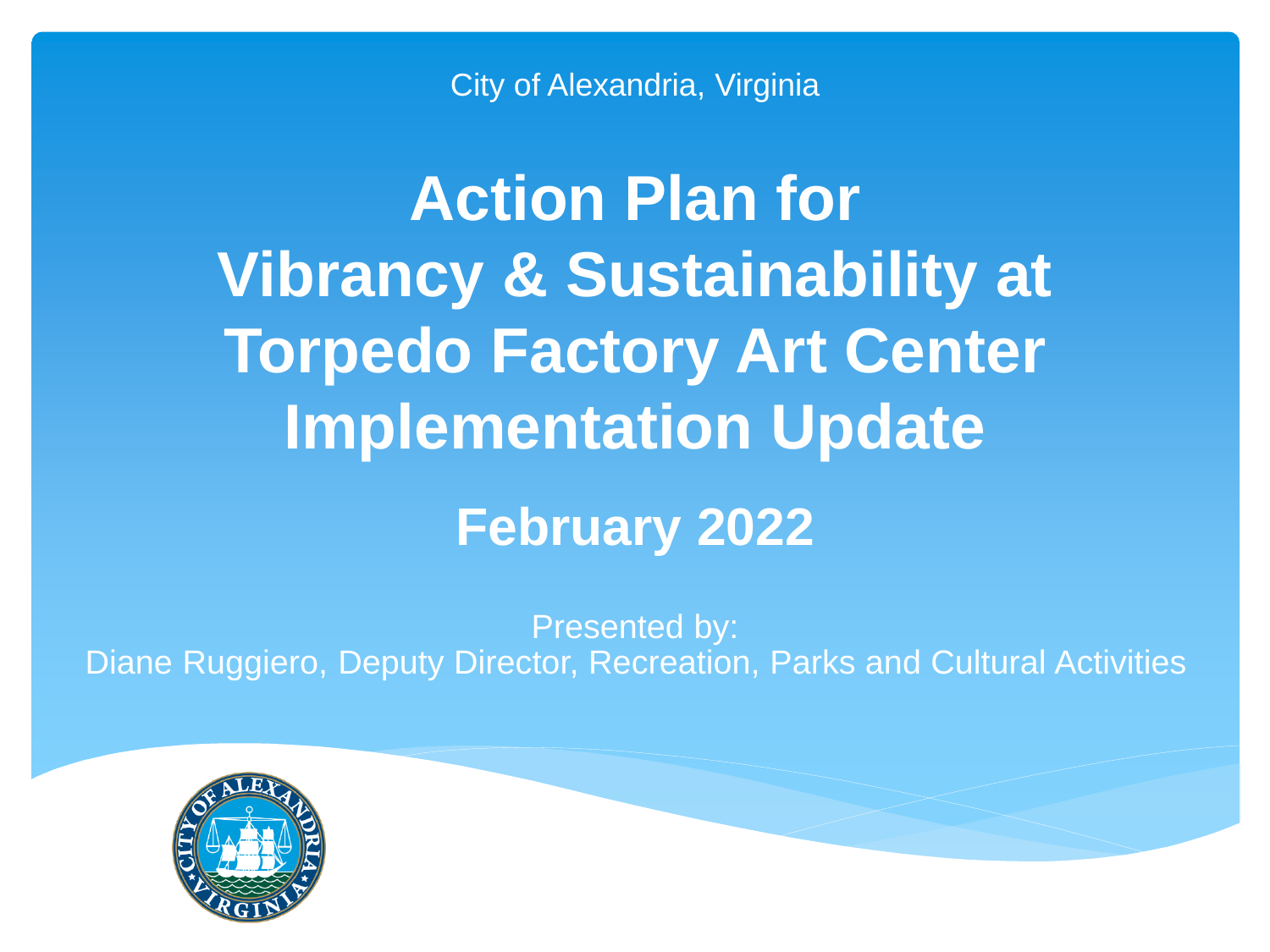Action: Re-design and evaluate third floor to afford better use of space for a greater audience, more programs and income potential.

**Outcome:** Identify and repurpose space to institute a large inviting flexible, technologically updated, publicly accessible/rentable lecture and event space capable of accommodating more than 100 people and hosting events during open hours that minimally disturb working artists.

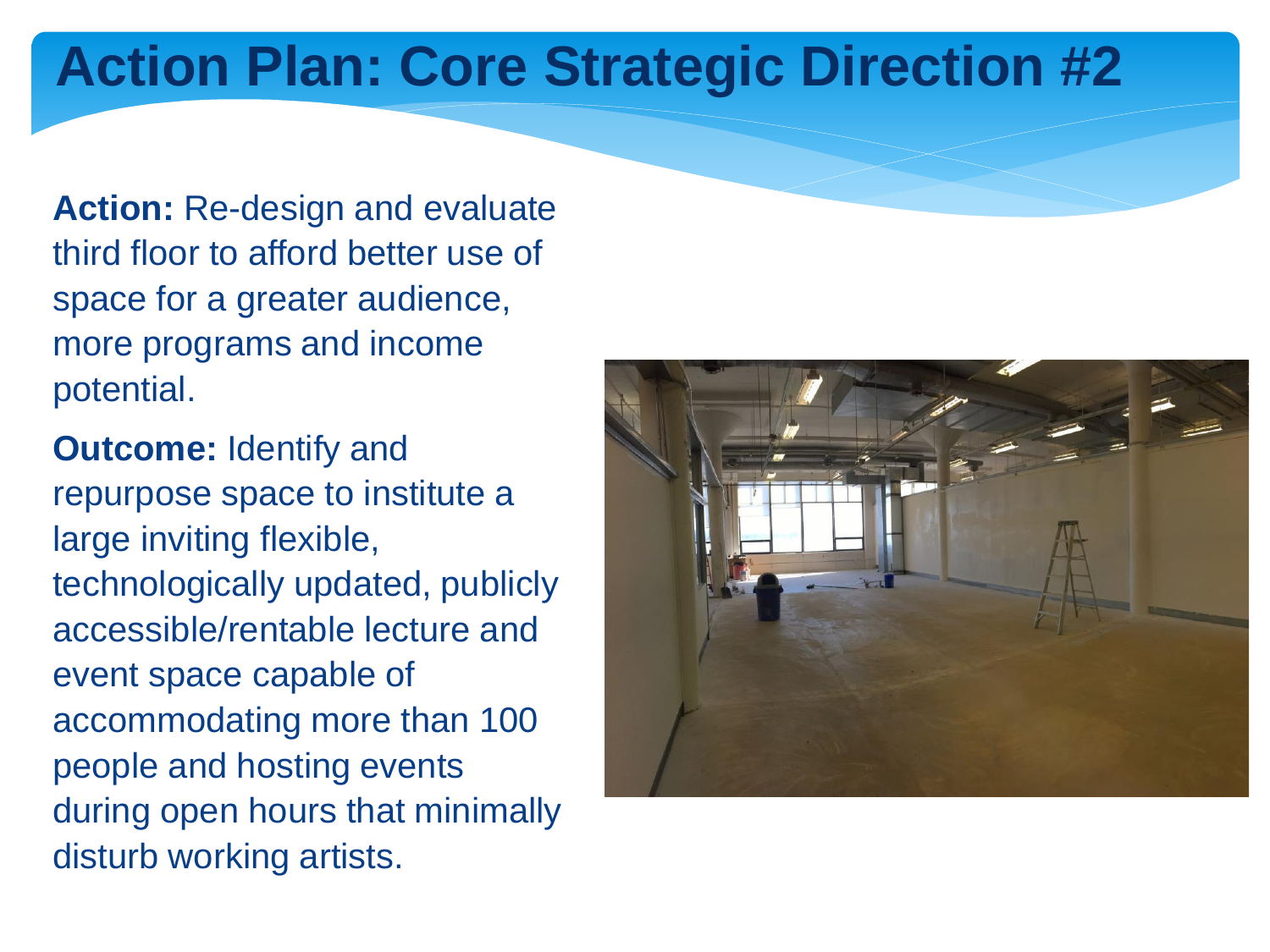

**Action:** Update the Art Center's policies, procedures, and standards, to fit external facing direction and be in line with a 21st century Art Center and allow for Art Center to operate as an entrepreneurial and fundraising organization to ensure vibrancy and sustainability within the larger City framework.

**Outcome:** Modify open days and hours to meet needs of visitors and lesson artists fatigue/ provide more private studio time.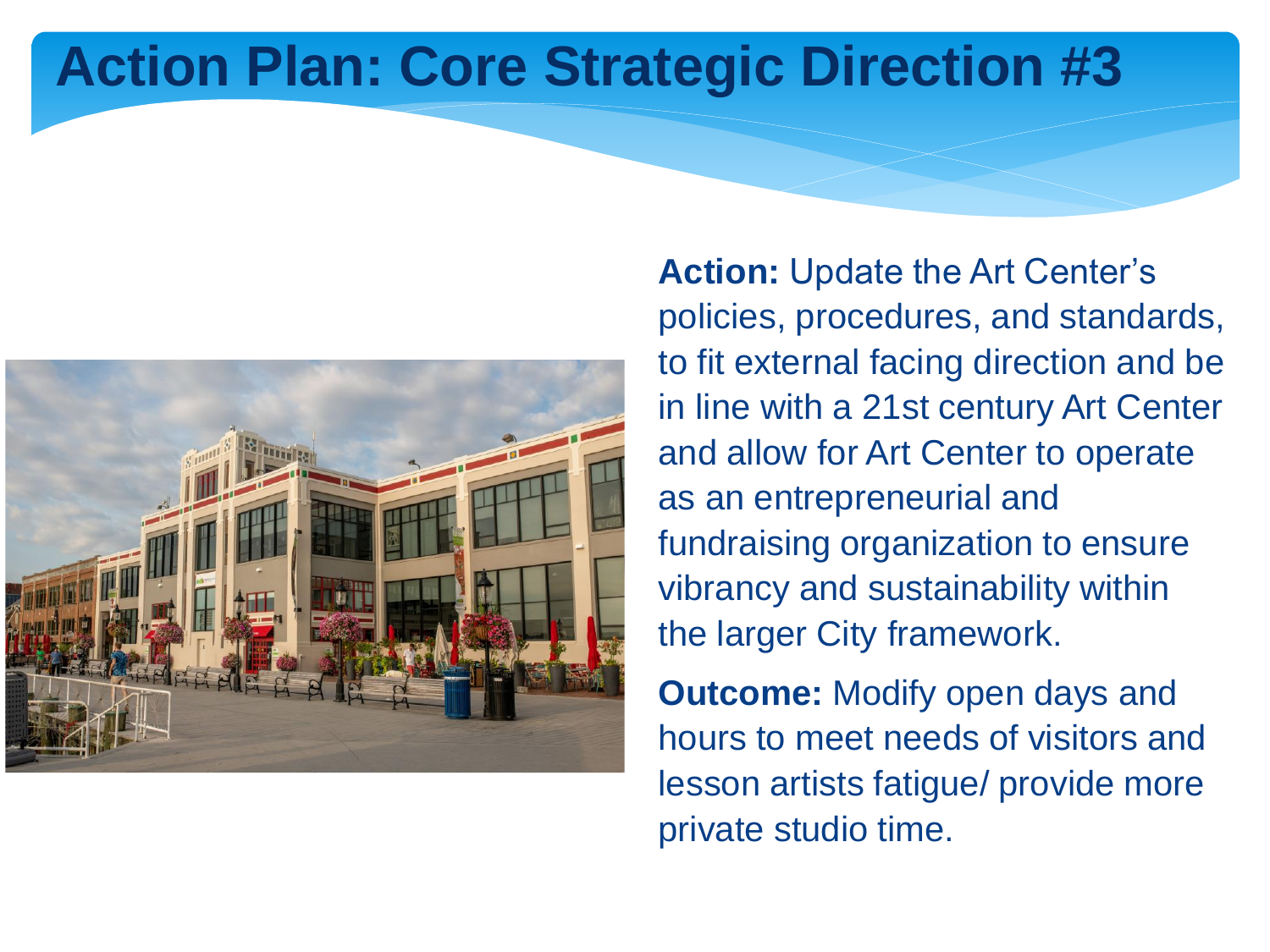**Action:** Expand the artist studio program to better reflect contemporary best practices, diversity, and public interaction. **Outcome: Design and implement** an impeccable, credible, artist selection process to determine studio leases. Grounded in best practices, selection is based on art quality, ability to work and interact with the public, working for greater good of Art Center/community, and diversity including media, place in career, and personal background.

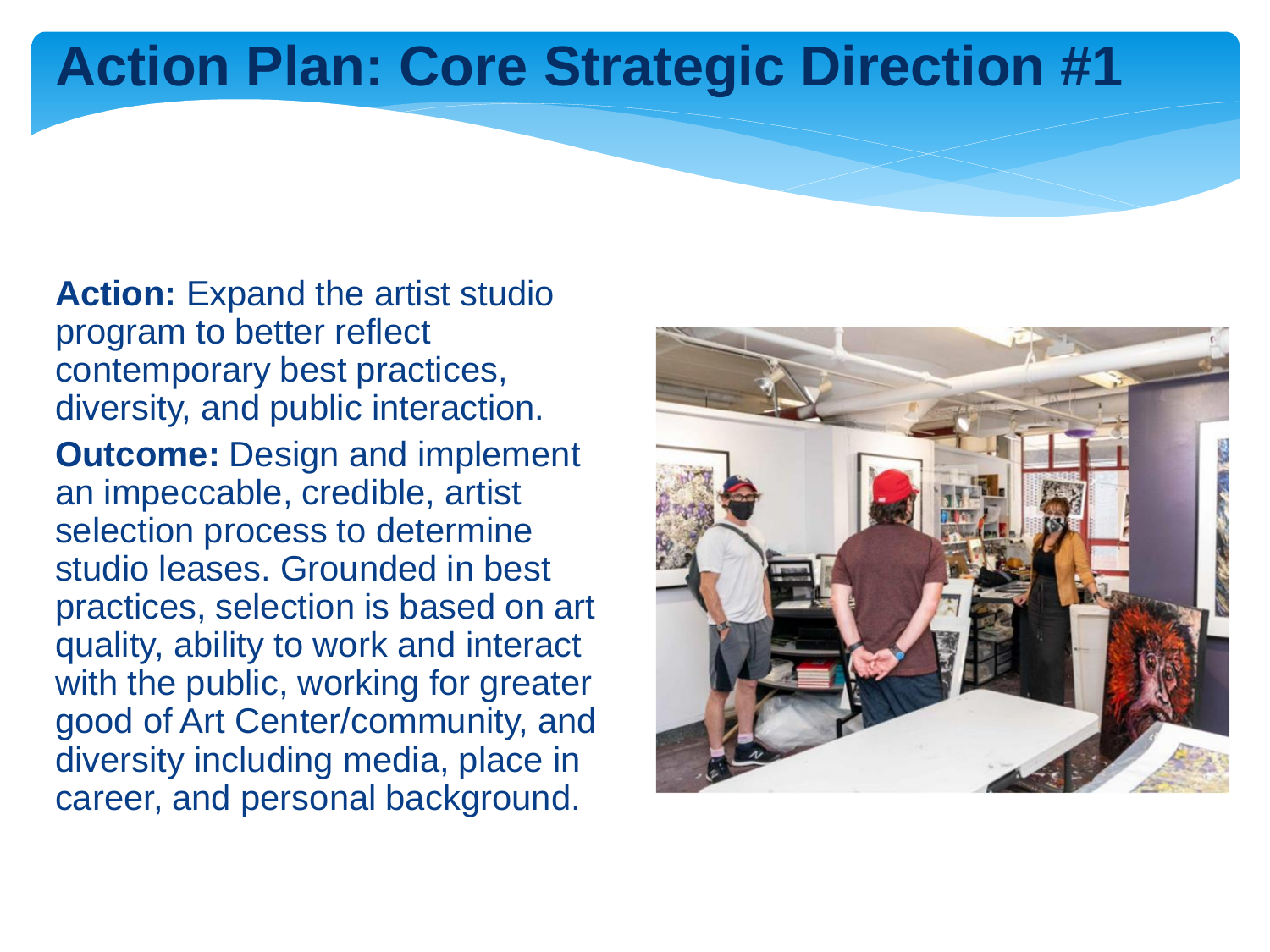

**Action:** Update the Art Center's policies, procedures, and standards, to fit external facing direction and be in line with a 21st century Art Center and allow for Art Center to operate as an entrepreneurial and fundraising organization to ensure vibrancy and sustainability within the larger City framework.

**Outcome:** Phase in a lease holder rejurying process to ensure vibrancy and vitality based on new artist selection process addressed in CSD #1.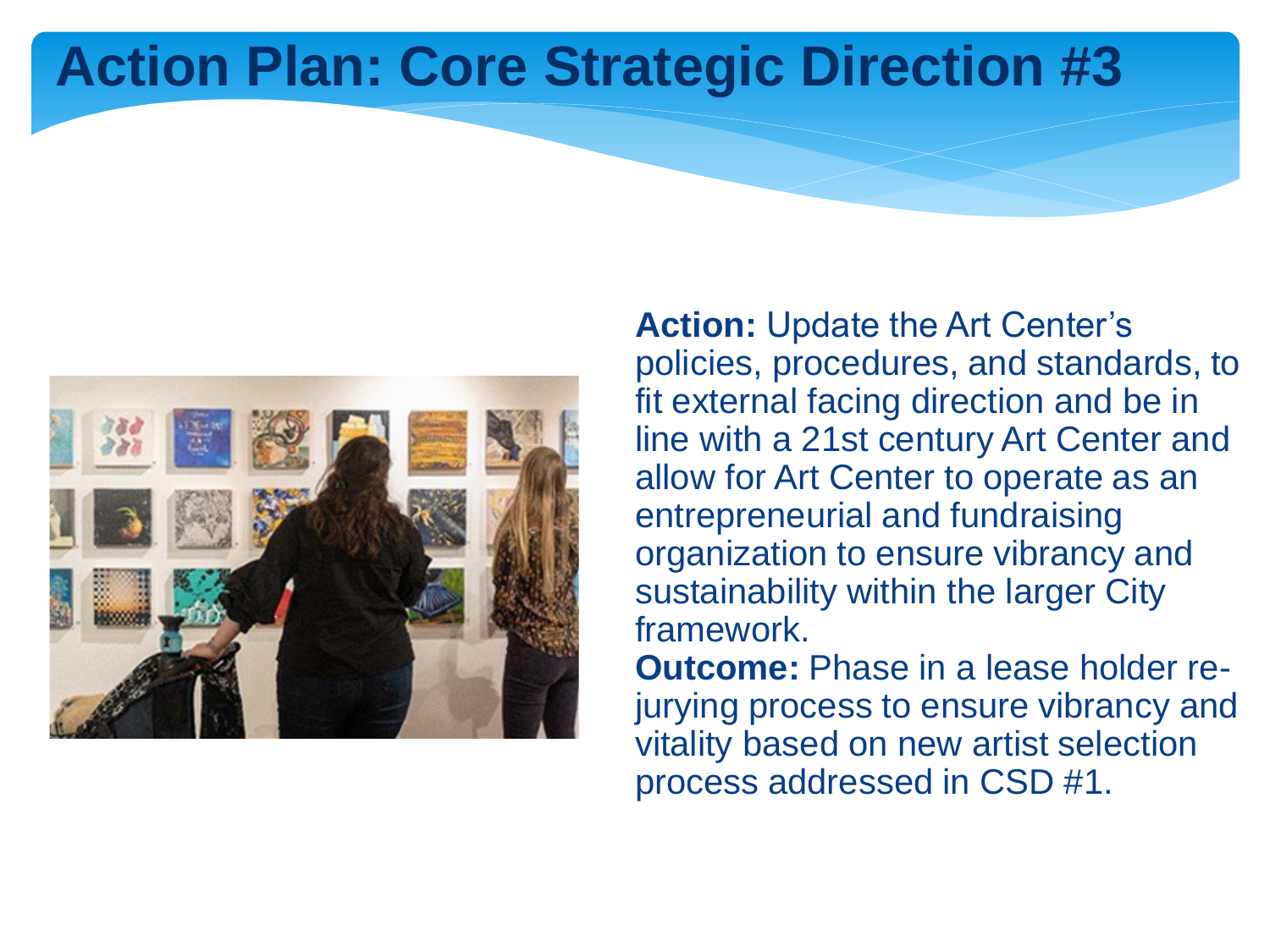## **Studio Application Process**

- Four independent jurors (staff does not vote).
- Torpedo Factory Art Center juries by studio. Group applications will be scored together.
- **EXPLO Applications reviewed through a three-phase process:** 
	- Phase I considers artistic merit and is judged blind, with jurors only viewing the art.
	- Phase II is non-blind and considers applicants' backgrounds. They will review applicants' career highlights and how they have marketed themselves or their work.
	- Phase III gives the jurors an opportunity to meet and interact with the applicants and consider the applicants' ability to communicate about their artwork.
- Resident artists divided into four groups.
- **EXECTED ARTS:** Selected artists will receive a three-year lease.